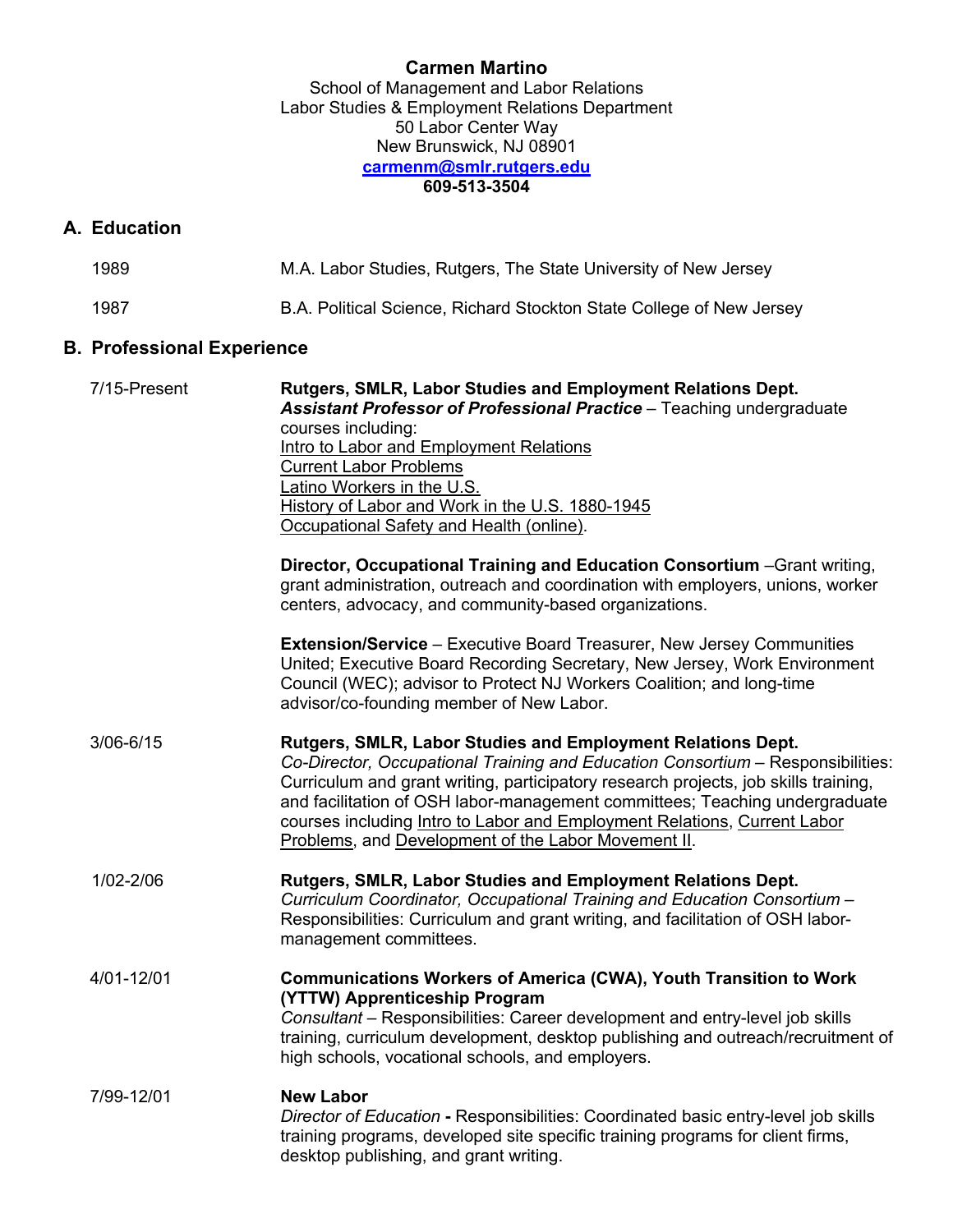| 4/98-4/00     | <b>Amtrak and Brotherhood of Maintenance of Way Employees</b><br>Consultant - Responsibilities: Developed compliance training program for Roadway<br>Worker Protection, facilitation of joint labor-management committee meetings,<br>curriculum development for Amtrak Service Success 2000 training program.                                                                                                                                                                                      |
|---------------|-----------------------------------------------------------------------------------------------------------------------------------------------------------------------------------------------------------------------------------------------------------------------------------------------------------------------------------------------------------------------------------------------------------------------------------------------------------------------------------------------------|
| 5/94-6/99     | <b>New Jersey State Industrial Union Council</b><br>Director of Training and Education and Co-Project Director of the<br>Rutgers/Industrial Union Council, Occupational Safety and Health Education<br>Project (OSHEP) - Responsibilities: Coordinating/consulting with unions and<br>employers on joint safety and health training; Writing site-specific curriculum for<br>unions and employers; Organizing, recruiting, and facilitating joint labor-<br>management sponsored training programs. |
| 5/93-4/94     | <b>Cornell University, New York School of Industrial and Labor Relations,</b><br><b>Construction Industry Program</b><br>Associate Director - Responsibilities: Developing, designing and delivering<br>educational and training programs for national building and construction trades<br>unions along with providing technical assistance to building and construction<br>trade union leaders on such issues as organizing, training and education, and<br>strategic planning.                    |
| 9/92-4/93     | Rutgers University, Institute of Management and Labor Relations,<br><b>Department of Labor Education</b><br>Part-time Faculty.                                                                                                                                                                                                                                                                                                                                                                      |
| $9/92 - 4/93$ | <b>New Jersey Work Environment Council</b><br>Consultant - Responsibilities: Research and development of fact sheets for<br>workshops; organizing "Jobs and the Environment" conferences in New Jersey;<br>training trainers.                                                                                                                                                                                                                                                                       |

## **C. Extension/Community Service**

## **COVID-19 Training 2020-21**

In response to the pandemic, Rutgers OTEC, in partnership with the **Protect NJ Workers Coalition** – a statewide union, worker-center, advocacy, and community-based coalition – created the **COVID-19 Workplace Health and Safety Training Program**. The project was funded by NJ DOL grants (through the federal CARES ACT) as well as a grant from the Robert Wood Johnson Foundation. The program educated, empowered, and increased COVID-19 community awareness among workers and residents in some of the hardest hit and hardest to reach communities through training, social messaging services/social media, as well as door knocking and other socially distanced forms of engagement that included distribution of factsheets and flyers to promote the program and training opportunities.

#### **The project reached thousands and trained over 4,500 workers and provided them with more than 10,000 hours of training.**

#### **Susan Harwood Training Grants 2020-2021**

#### **OTEC**

The OTEC, OSHA Susan Harwood, **Hospitality and Food Processing Worker Health and Safety Project** targeted low-wage Spanish and English-speaking workers employed by restaurants, fast-food franchises, hotels/motels and light manufacturing/food processing facilities. In Year-3 of the project we provide over 1,000 hours of training to nearly 400 workers, managers and supervisors and peer trainers. This project supported the development of English and Spanish-speaking peer trainers in the targeted industries. The year-3 award of \$135,000 was the final year of the project.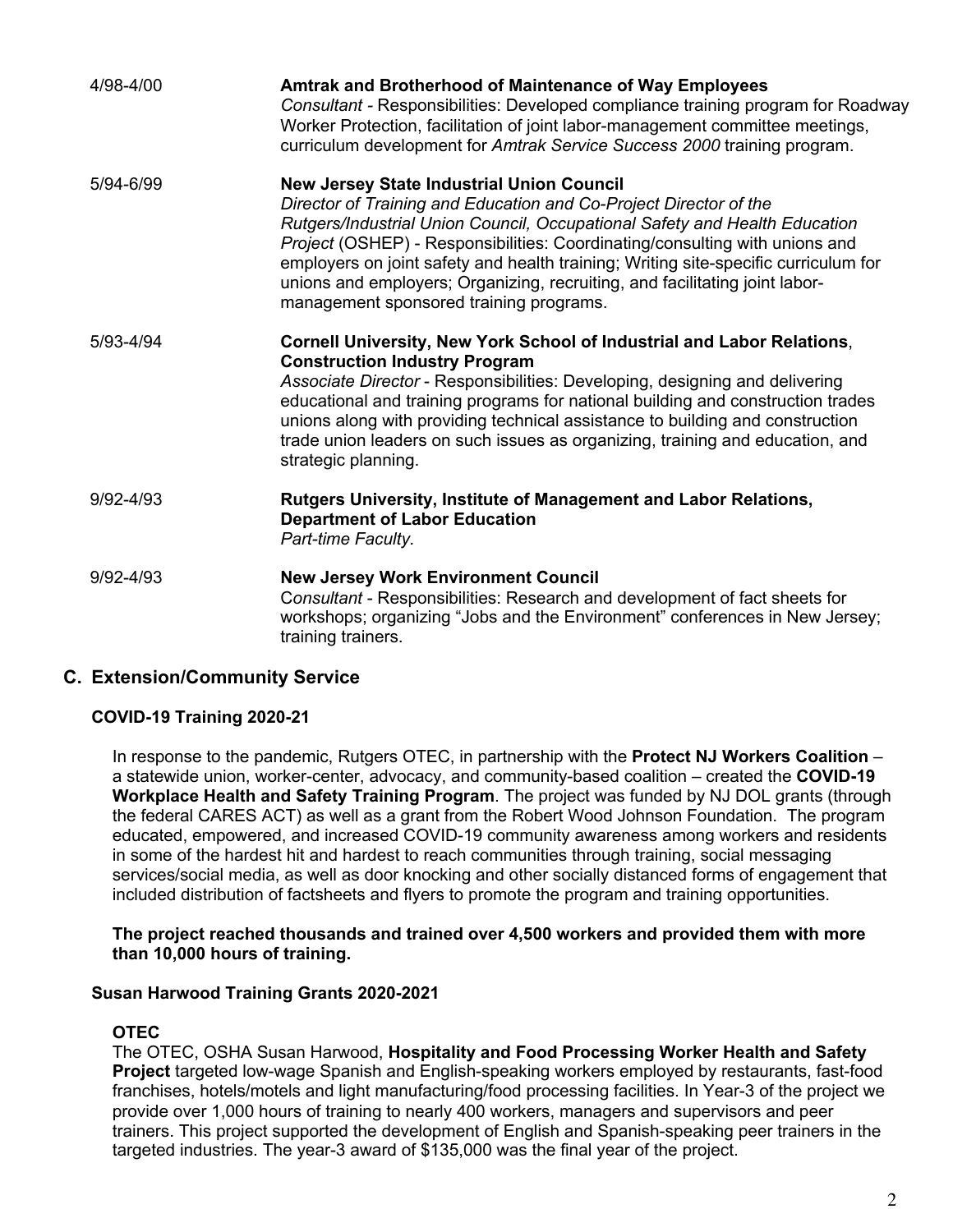#### **New Labor**

New Labor's OSHA Susan Harwood, Warehouse and Light Manufacturing Targeted Topics Training grant provide a total of 1,300 hours of training to 425 workers.

#### **Executive Boards and Advisory Roles 2020-2021**

**Executive Board of the New Jersey Work Environment Council (WEC)**. WEC is an alliance of labor, community, and environmental organizations working together for safe, secure jobs, and a healthy, sustainable environment. WEC links workers, communities, and environmentalists through training, technical assistance, grassroots organizing, and public policy campaigns to promote dialogue, collaboration, and joint action. Formed in 1986, WEC is the nation's oldest state labor/environmental (or "blue/green") coalition.

**Executive Board of NJ Communities United (NJCU)**. NJUC works to ensure that everyone has access to the American Dream by amplifying the voices of low- and moderate-income communities, communities of color, and immigrant Americans though collective action. NJUC develops the capacities essential to hold government and corporations accountable, improve the health of families, the economy and environment, and reform our public schools, workplaces, and financial institutions.

**Co-founding Member/Advisor to New Labor.** Activities include assisting with grant writing, strategic planning, and staff development. New Labor operates three "centers" in New Brunswick, Lakewood, and Newark NJ, and has a reach that extends through Hudson, Bergen, Essex, Morris, Union, Middlesex, Somerset, Monmouth, and Ocean Counties. New Labor is a local leader in the national campaign for just and humane immigration reform, and an important local/state player in pushing for policies that respect immigrant families and unite our communities. In the workplace New Labor has empowered workers to recover hundreds of thousands of dollars in unpaid wages, cleaned up dangerous health and safety conditions, and encouraged/supported workers to exercise their rights at work and in their communities. Through its educational programs New Labor has reached thousands of workers who have participated in trainings on topics ranging from workplace health and safety regulations to the perils of domestic abuse.

**Advisor to Protect NJ Workers Coalition.** Activities include working with the coalition on health and safety and other workplaces issues that they and their members are currently engaged as we enter the third year of the pandemic. The Protect NJ Workers Coalition is a statewide union, workercenter, advocacy, and community-based project that grew out of the need to protect workers and their communities from workplace exposures to the COVID-19 virus.

## **D. Selected Peer-Reviewed Publications**

Forst L, Ahonen EQ, Zanoni J, Holloway-Beth A., Ochsner M, A. Kimmel L., Martino C, Rodriguez E., Kader A., Ringholm E., and Sokas R. 2013. *More than Training: Community Based Participatory Research to Prevent Injuries in Hispanic Construction Workers*. American Journal of Industrial Medicine. Article first published online: 26 MAR 2013, DOI: 10.1002/ajim.22187

Ahonen EQ, Zanoni J, Forst L, Ochsner M, Kimmel L, Martino C, Ringholm E, Rodríguez E, Kader A, Sokas R. *More than training: Evaluating goals large and small in worker health protection using a participatory design and an evaluation checklist*. New Solutions Journal of Environmental and Occupational Health Policy.

Ochsner, M., Marshal E., Kimmel, L, Martino, C., Pabelon, M., and Rostran, 2012. *Beyond the Classroom—A Case Study of Immigrant Safety Liaisons in Residential Construction.* New Solutions: Journal of Environmental and Occupational Health Policy (special issue on training).

Gonos, G. and Martino, C., 2011. *Temp Agency Workers in New Jersey's Logistics Hub: The Case for a Union Hiring Hall*. Working USA, The Journal of Labor and Society, Volume 14, December 2011, pp.499-525.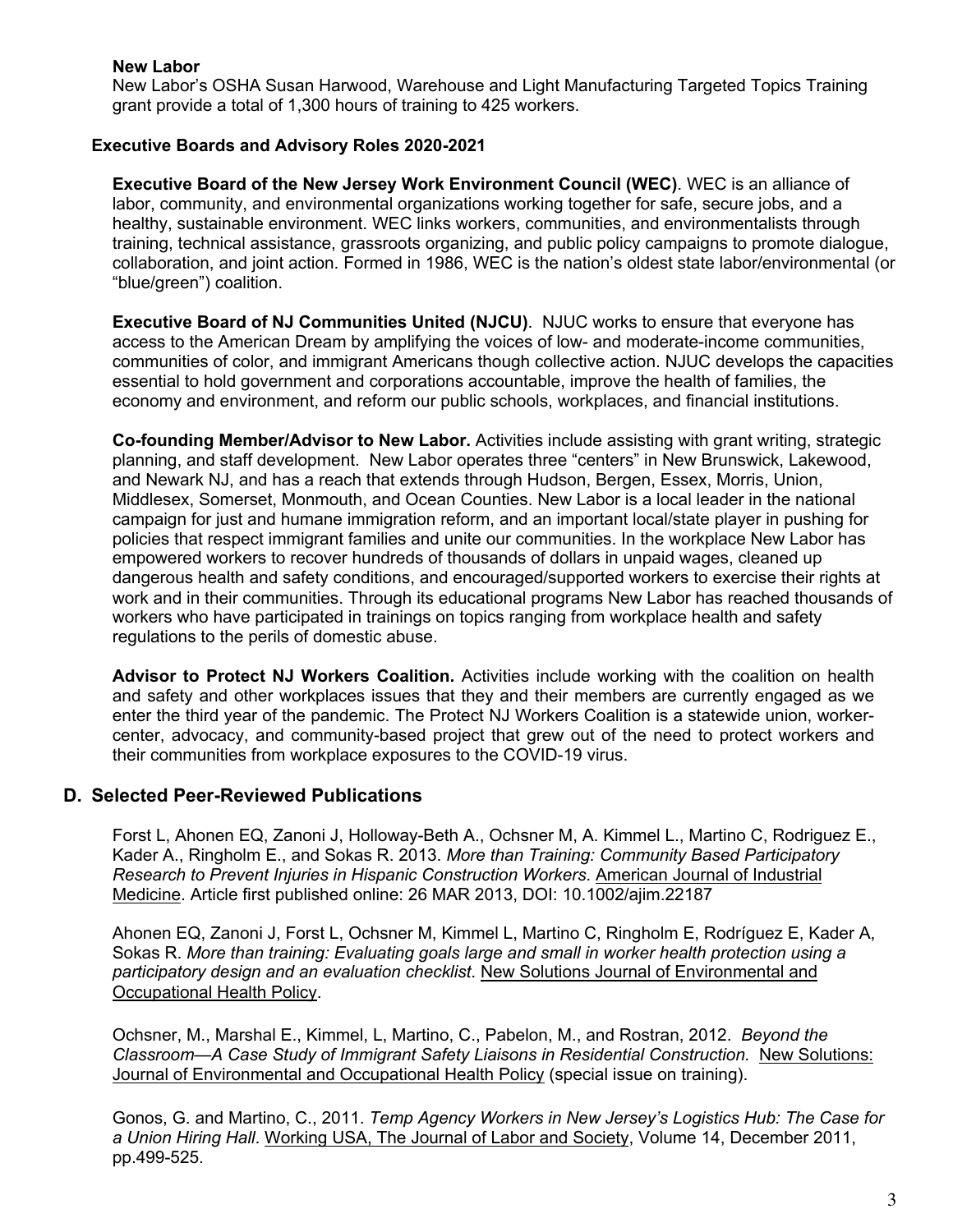Williams Q., Ochsner M., Marshall, E, Kimmel L., Martino C., Cunningham R. *The Impact of a Peer-led Participatory Health and Safety Training Program for Latino Day Laborers in Construction*. Journal of Safety Research, 2010; 41:253-261 PMID: 20630277

Ochsner, M, E Marshall, L Kimmel, C Martino, R Cunningham, and K Hoffner, 2008. *Immigrant Day Laborers in New Jersey: Baseline Data from a Participatory Research Project*. New Solutions: Jobs Environment and Occupational Health Policy 18 (1): 57-76. PMID: 18375371

### **E. Selected Curriculum**

*The NJ COVID 19 Workplace Health and Safety Project, 2021. A revised and updated online synchronous/asynchronous awareness-training program designed for low wage and essential workers.*

*The NJ COVID 19 Workplace Health and Safety Project, 2020. An online synchronous/asynchronous awareness-training program designed for low wage and essential workers.*

*The Michael Foods Health and Safety Workbook, 2019.* A site-specific awareness-training workbook designed for Michael Foods Elizabeth NJ production facility.

*Hospitality and Food Processing Health and Safety Workbook, 2018.* An awareness-training workbook for restaurants, fast-food and food processing establishments. The trainings are led by New Labor and OTEC worker trainers.

*Machine Hazards Health and Safety Workbook, 2017.* An awareness-training workbook for general industry and temp workers. The trainings are led by New Labor worker trainers.

*The Low Wage Worker Health and Safety Workbook,* 2016*.* An awareness-training workbook for lowwage workers including restaurant, cleaning, warehouse, light manufacturing and temp workers. The trainings are led by New Labor worker trainers.

*The Warehouse, Light Manufacturing Health and Safety Workbook,* 2013*.* An awareness-training workbook for warehouse, light manufacturing, and temp workers. The trainings are led by New Labor worker trainers.

*The Rutgers Nursing Home Collaborative: Enhancing Staff Engagement through Team Based Training,* 2012*.* With a focus on critical thinking and team-based problem solving, the program is designed to encourage improved lines of communication between frontline staff and management*.*

*Child Development, Trauma, and the Brain: The DYFS NJ Mental Health Screening Program,* 2011. The training enhances social worker knowledge of the risks associated with trauma and early childhood development.

*The Building and Bridges Discussion Guide: Addressing the Practical and Emotional Needs of Cancer Survivors,* 2010. The training is designed to increase frontline staff awareness of the needs of cancer survivors as they move through recovery.

*Pennsylvania Federation, BMWED-IBT, Local Lodge Activist Training Program*, 2009. The training is designed to engage new members and provide them with basic knowledge of the contract and their rights under the agreement.

*Systems of Safety and Hazard Communications*, 2008. The training is for frontline managers and is designed to promote joint management and labor participation in conducting accident investigations.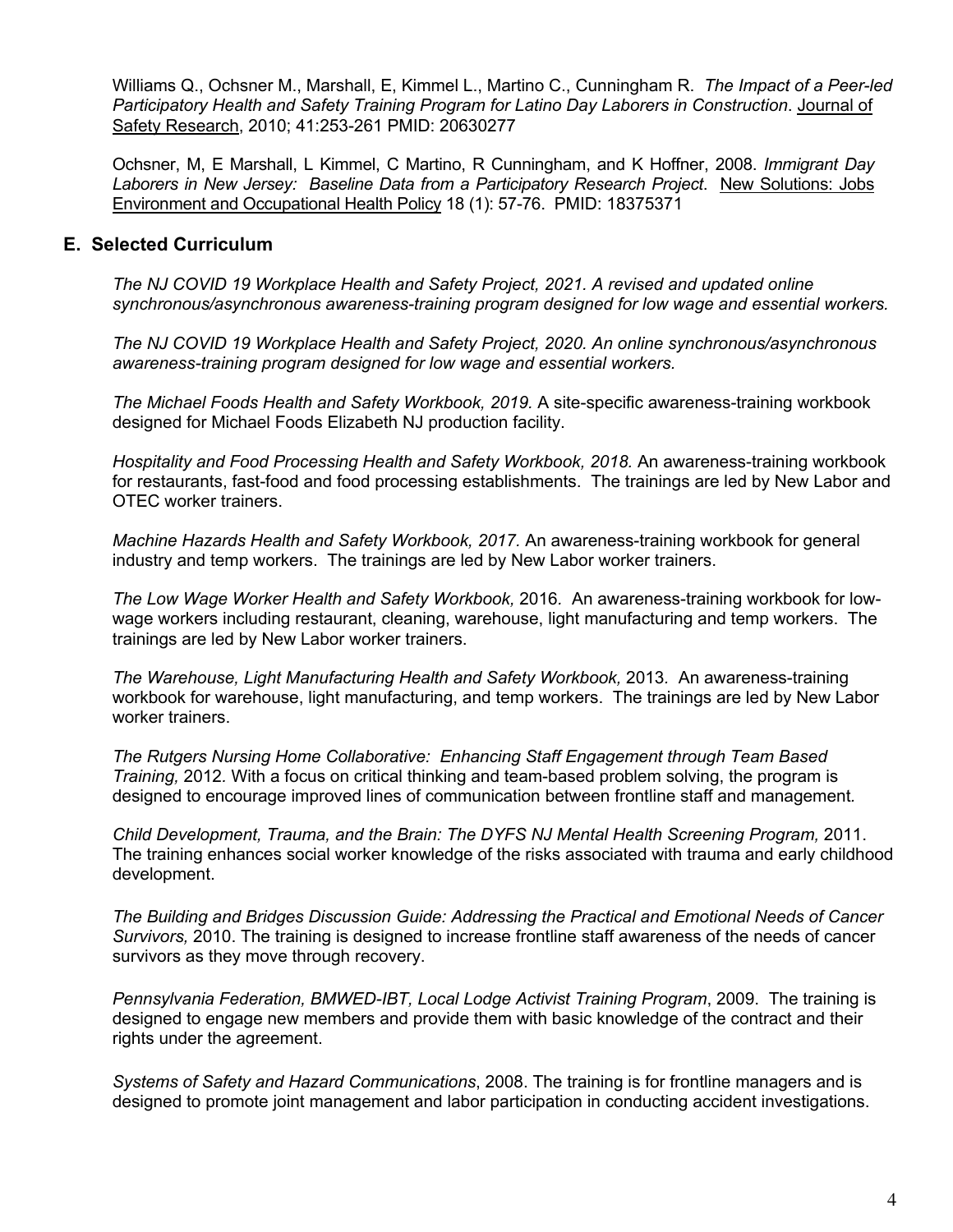*The Night Shift Health and Safety Workbook,* 2007*.* A 4-hour awareness training for frontline staff.

*The Day Laborers Construction Health and Safety Workbook,* 2006*.* A 24-hour industry specific workbook developed for New Labor's Day Laborer's Organizing Project.

*Health Care Strategic Planning for Health & Safety Committees,* 2006*.* The manual includes eight hours of training for creating, restarting and maintaining effective joint labor management health and safety committees*.*

*Employee Health & Safety Awareness Training Workbook,* 2004*.* A site-specific workbook developed for Merrill Corporation's 8-hour general awareness training program.

*The Rutgers OTEC/New Labor, OSHA 10 Training Manual,* 2004*.* Based on the Rutgers, Occupational Training and Education Consortium's general *Health and Safety Workbook*, the manual includes ten learning activities that are designed to meet the requirements for OSHA's ten-hour certification program.

*The Rutgers OTEC/New Labor Emergency Response Preparedness Workbook,* 2004*.* Based on the Rutgers, Occupational Training and Education Consortium's general Health and Safety Workbook, the Emergency Response Preparedness Workbook includes OSHA approved training modules for use in the Latino Occupational Safety and Health Initiative's (LOSHI) Emergency Response and Preparedness Training Program.

*Pollution Prevention / Environmental Health and Safety Workbook,* 2004*.* A site-specific workbook developed for Crompton Corporation and PACE Local 2-397.

## **F. Selected Research Support**

*An Evaluation of the Efficacy of Safety Liaisons among Vulnerable Workers in Residential Construction:*  A five-year project funded by the Center for Construction Research and Training (CPWR)/NIOSH \*consortium. (Co-I) A CBPR project with a community-based organization and support network of safety liaisons for vulnerable residential construction workers.

*Rutgers Nursing Home Learning Collaborative*. Developed curriculum and facilitated a series of workshops for nine cross-disciplinary teams from central NJ nursing homes to support their understanding of work environment practices and quality improvement strategies. Funded through the Johnson and Johnson Corporate Foundation (2008-13).

*More than Training: Community Based Participatory Research to Reduce Injuries Among Hispanic Construction Workers*. In collaboration with researchers at the University of Illinois Chicago School of Public Health, the NIOSH funded project adapted and disseminate the OTEC/New Labor OSHA 10 curriculum to more than 10 worker centers around the country and evaluated the impact of this intervention (July 2008-June 11) (Co-I).

*Latino Occupational Safety and Health – Construction*: A five-year project—funded by the Center to Protect Workers Rights/NIOSH Consortium—to develop and evaluate the impact of a participatory, peer to peer, construction health and safety training for Latino day laborers implemented in six New Jersey locations  $(2004 - 09)$  (Co-I).

*Rutgers, OTEC Latino Occupational Safety and Health Initiative's Day Laborer's Residential Construction Fall Prevention Health and Safety Training Program:* A grant from the OSHA Susan Harwood Grant grants program (2006). OTEC partnered with New Labor on the grant.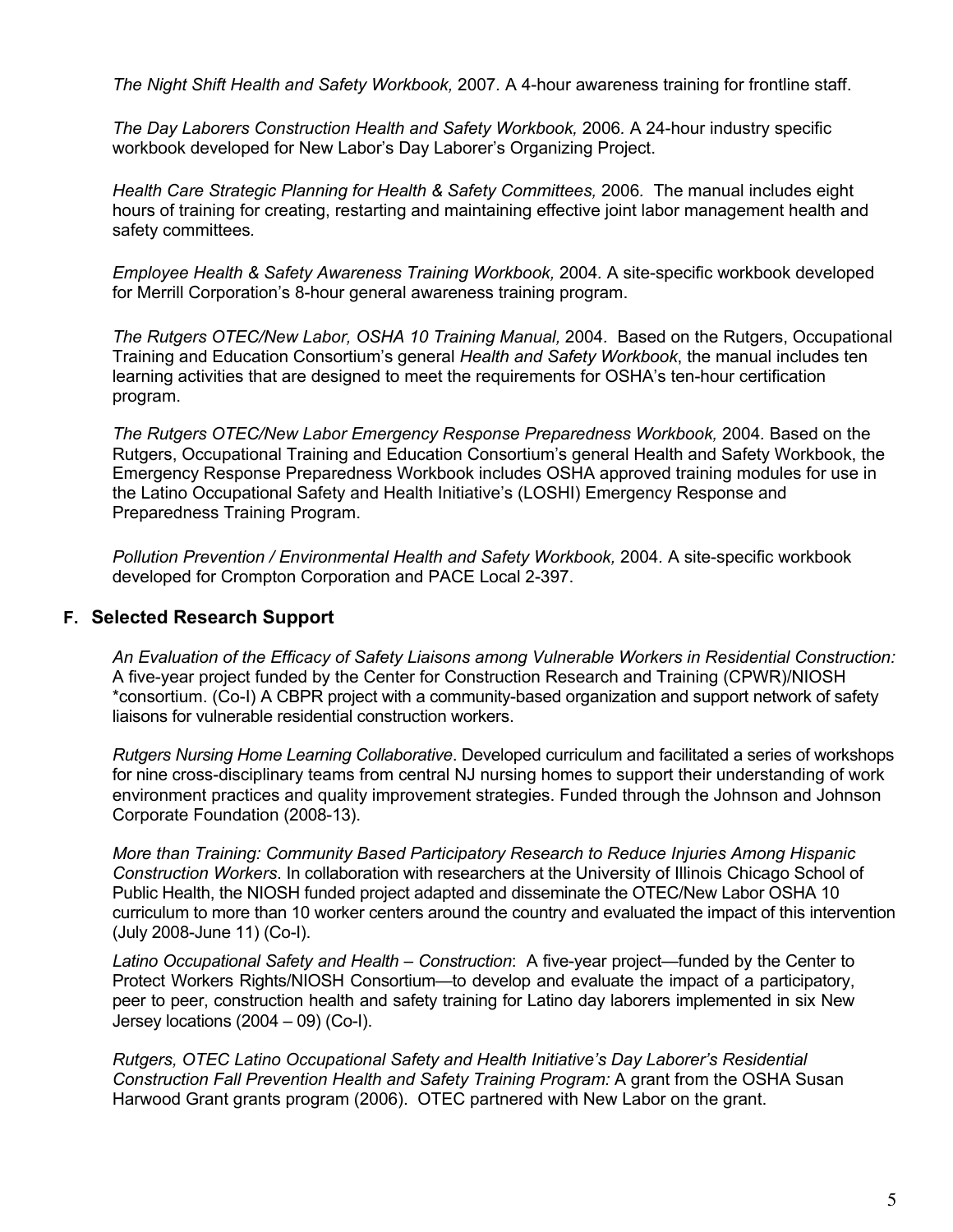# **G. Grants**

| <b>COVID-19 Health and Safety</b><br><b>Project</b><br>(P.I.)                                                                                                                                                             | CARES Act/NJ Treasury/NJ DOL                                                                      | 2021    | \$500,000 |  |  |
|---------------------------------------------------------------------------------------------------------------------------------------------------------------------------------------------------------------------------|---------------------------------------------------------------------------------------------------|---------|-----------|--|--|
| Updated Online synchronous and asynchronous and in-person COVID-19 awareness training that<br>targeted low-wage and "essential" workers.                                                                                  |                                                                                                   |         |           |  |  |
| <b>COVID-19 Health and Safety</b><br><b>Project</b><br>(PI)                                                                                                                                                               | CARES Act/NJ Treasury/NJ DOL                                                                      | 2020    | \$400,000 |  |  |
| Developed online synchronous and asynchronous and in-person COVID-19 awareness training that<br>targeted low-wage and "essential" workers in the last quarter of 2020.                                                    |                                                                                                   |         |           |  |  |
| <b>COVID-19 Health and Safety</b><br><b>Project</b>                                                                                                                                                                       | Robert Wood Johnson Foundation                                                                    | 2020-21 | \$125,000 |  |  |
| (PI)<br>first and second year of the pandemic.                                                                                                                                                                            | Provided resources that sustained the OTEC COVID-19 Health and Safety Training Program during the |         |           |  |  |
| <b>Hospitality and Food Processing</b><br><b>Health and Safety Project</b><br>(PI)                                                                                                                                        | U.S. DOL (OSHA)<br>Susan Harwood Training Grant                                                   | 2018-21 | \$448,000 |  |  |
| Three year "capacity building" grant that targeted low-wage Spanish and English-speaking workers<br>employed by restaurants, fast-food and light manufacturing/food processors.                                           |                                                                                                   |         |           |  |  |
| <b>Machine Hazards</b><br><b>Health and Safety Project</b><br>(PI)                                                                                                                                                        | U.S. DOL (OSHA)<br>Susan Harwood Training Grant                                                   | 2017-18 | \$155,000 |  |  |
|                                                                                                                                                                                                                           | Targeted low-wage Spanish and English-speaking workers employed in general industry.              |         |           |  |  |
| <b>Low-Wage Worker</b><br><b>Health and Safety Project</b><br>(PI)                                                                                                                                                        | U.S. DOL (OSHA)<br>Susan Harwood Training Grant                                                   | 2016-17 | \$148,000 |  |  |
| Targeted low-wage Spanish and English-speaking workers employed by restaurants, cleaning service<br>contractors and sub contractors and light manufacturing/food processors.                                              |                                                                                                   |         |           |  |  |
| <b>Low-Wage Worker</b><br><b>Health and Safety Project</b>                                                                                                                                                                | U.S. DOL (OSHA)<br>Susan Harwood Training Grant                                                   | 2015-16 | \$165,000 |  |  |
| (PI)<br>Targeted low-wage Spanish and English-speaking workers employed by restaurants, cleaning service<br>contractors and sub contractors and light manufacturing/food processors.                                      |                                                                                                   |         |           |  |  |
| <b>Warehousing and Light</b><br><b>Manufacturing Health and</b><br><b>Health and Safety Project</b><br>$(Co-I)$                                                                                                           | U.S. DOL (OSHA)<br>Susan Harwood Training Grant                                                   | 2011-15 | \$693,000 |  |  |
| Targeted low-wage Spanish-speaking workers and English and Spanish-speaking light manufacturing,<br>warehouse and temporary staffing agency managers and employers for four to 15 hours of health and<br>safety training. |                                                                                                   |         |           |  |  |
| An Evaluation of the Efficacy<br><b>Of Safety Liaisons among</b>                                                                                                                                                          | National Institute for<br>Occupational Safety and                                                 | 2009-14 | \$750,000 |  |  |

**Vulnerable Workers in Fighter Health (NIOSH)/Center for** 

(PI)

**Residential Construction** Construction Research and Training